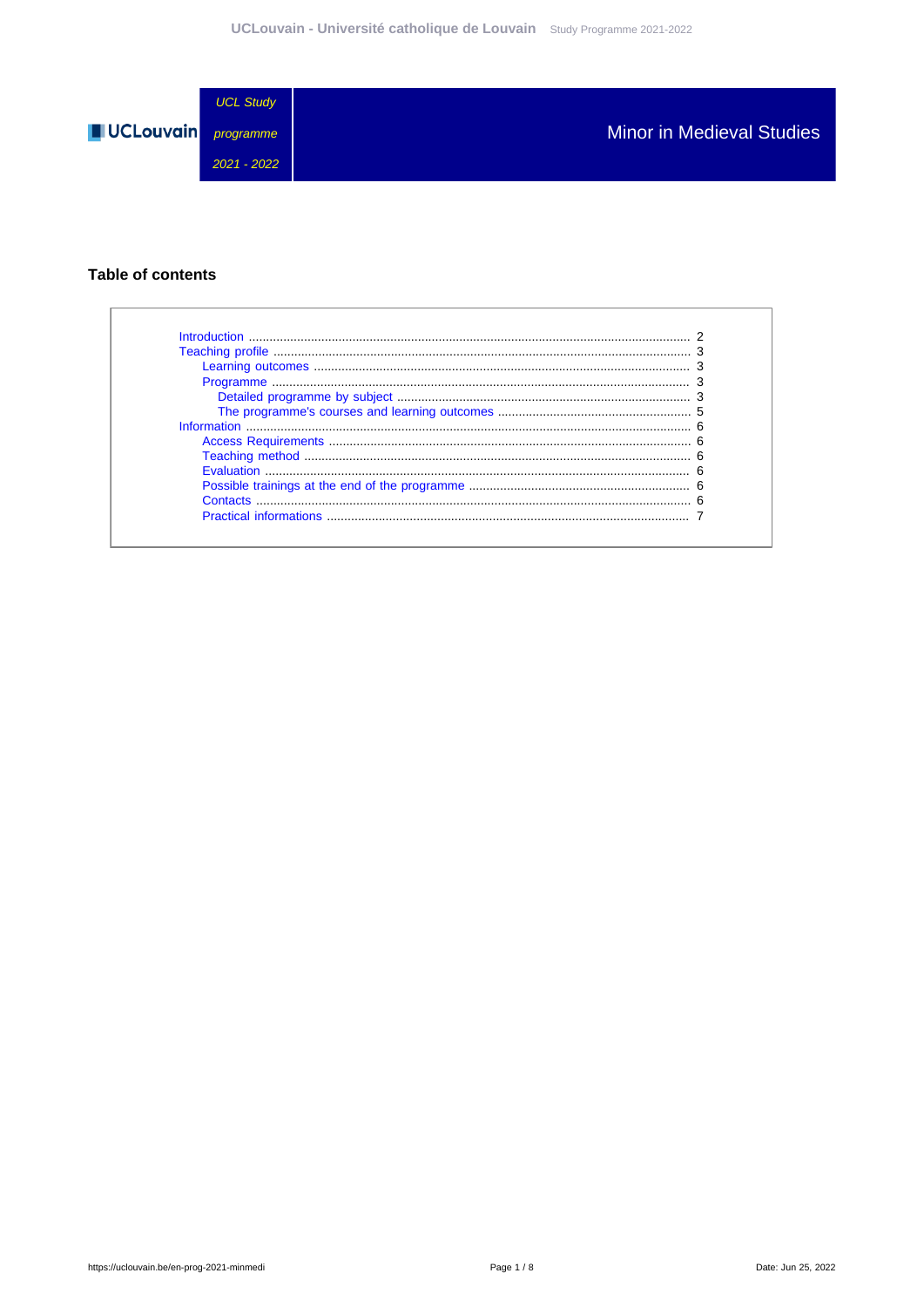# <span id="page-1-0"></span>**MINMEDI - Introduction**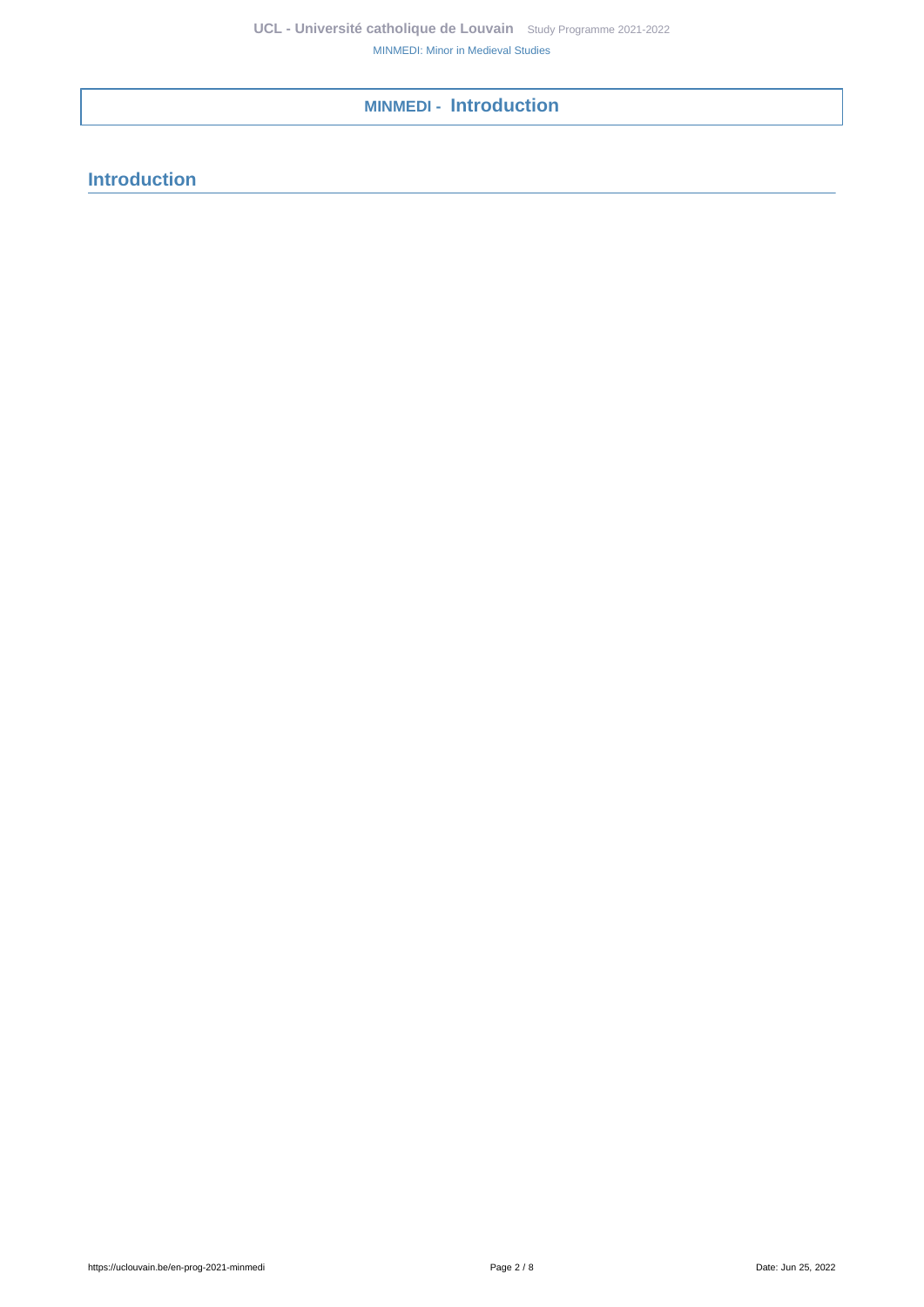# **MINMEDI - Teaching profile**

# <span id="page-2-1"></span><span id="page-2-0"></span>**Learning outcomes**

Discovering medieval studies through the medium of various disciplines, grasping the specifics, basics and discipline in a spirit of openness and building an outlook that complements your major subject in order to further study of the Middle Ages. These are the aims of students who choose the [Minor in Medieval Studies.](https://uclouvain.be/en-prog-2021-minmedi)

On successful completion of this programme, each student is able to :

1. Acquire and demonstrate an understanding of the basics of Middle-Age languages and texts, medieval Christian tradition and philosophy, art and history in the Middle-Ages.

2. Demonstrate knowledge and understanding of the basic tools used in medieval studies.

3. Discover and grasp the discipline required by reading texts and manuscripts from the medieval period, both Latin and vernacular, and demonstrate that assimilation.

4. Demonstrate the ability to grasp medieval historical sources in context.

5. Detect the specific characteristics of medieval studies (and the lessons learned from such an approach) and construct criticism that is complementary to the student's major subject, in order to further the study of a problem.

# <span id="page-2-2"></span>**Programme**

### <span id="page-2-3"></span>**DETAILED PROGRAMME BY SUBJECT**

- **O** Mandatory
- **83 Optional**
- $\triangle$  Not offered in 2021-2022
- Not offered in 2021-2022 but offered the following year
- $\oplus$  Offered in 2021-2022 but not the following year
- $\Delta \oplus$  Not offered in 2021-2022 or the following year
- **Activity with requisites** 
	- Teaching language (FR, EN, ES, NL, DE, ...)

Click on the course title to see detailed informations (objectives, methods, evaluation...)

#### 30 crédits

Students must gain a total of 30 credits over two blocs; ideally they should aim for 15 credits per year. The list of possible courses is below; however, they should not form part of the compulsory courses for the major in the second or third blocs.

#### **Content:**

#### **Languages and texts**

A minimum of 5 credits from the following : (Les cours LFIAL1181, LGLOR1431, LGLOR1481 et LGLOR1482 are open to students who can demonstrate an adequate knowledge of Latin. Students who take these courses must have either studied Latin for four hours per week during the last four years of secondary education or pass an assessment test at the beginning of the year. LFIAL1180 is open to all. A minimum of 5 credits from the following : (FLTR 1770, GLOR 1431, GLOR 1441, GLOR 1481, GLOR 1482, GLOR 1491 and GLOR 1492 are open to students who can demonstrate an adequate knowledge of Latin. Students who take these courses must have either studied Latin for four hours per week during the last four years of secondary education or pass an assessment test at the beginning of the year. Students who do not fulfil these conditions must take FLTR 1760.

| <b>&amp; LROM1230</b> | <b>Examination of Medieval Texts: from Latin to Old French</b>                                                                                                                                                                                         | <b>Mattia Cavagna</b> | $[q2]$ [30h+7.5h] [5 Credits] | $x \times$ |
|-----------------------|--------------------------------------------------------------------------------------------------------------------------------------------------------------------------------------------------------------------------------------------------------|-----------------------|-------------------------------|------------|
| <b>83 LROM1330</b>    | <b>Critical analysis of Medieval Texts: Middle French</b><br>Prerequisite: LROM1230                                                                                                                                                                    | <b>Mattia Cavagna</b> | [q1] [30h] [5 Credits]        | $x \times$ |
| <b>83 LROM1382</b>    | Writing and Accounts of Crisis in Modern and Contemporary<br><b>Spanish literature</b><br>Ce cours se donne dans la langue de la littérature;<br>des prérequis linguistiques correspondant au niveau<br>B1 du cadre européen de référence sont exigés. | Marta Sábado Novau    | $[q1] [30h+15h] [5 Credits]$  | $x \times$ |

Year 2 3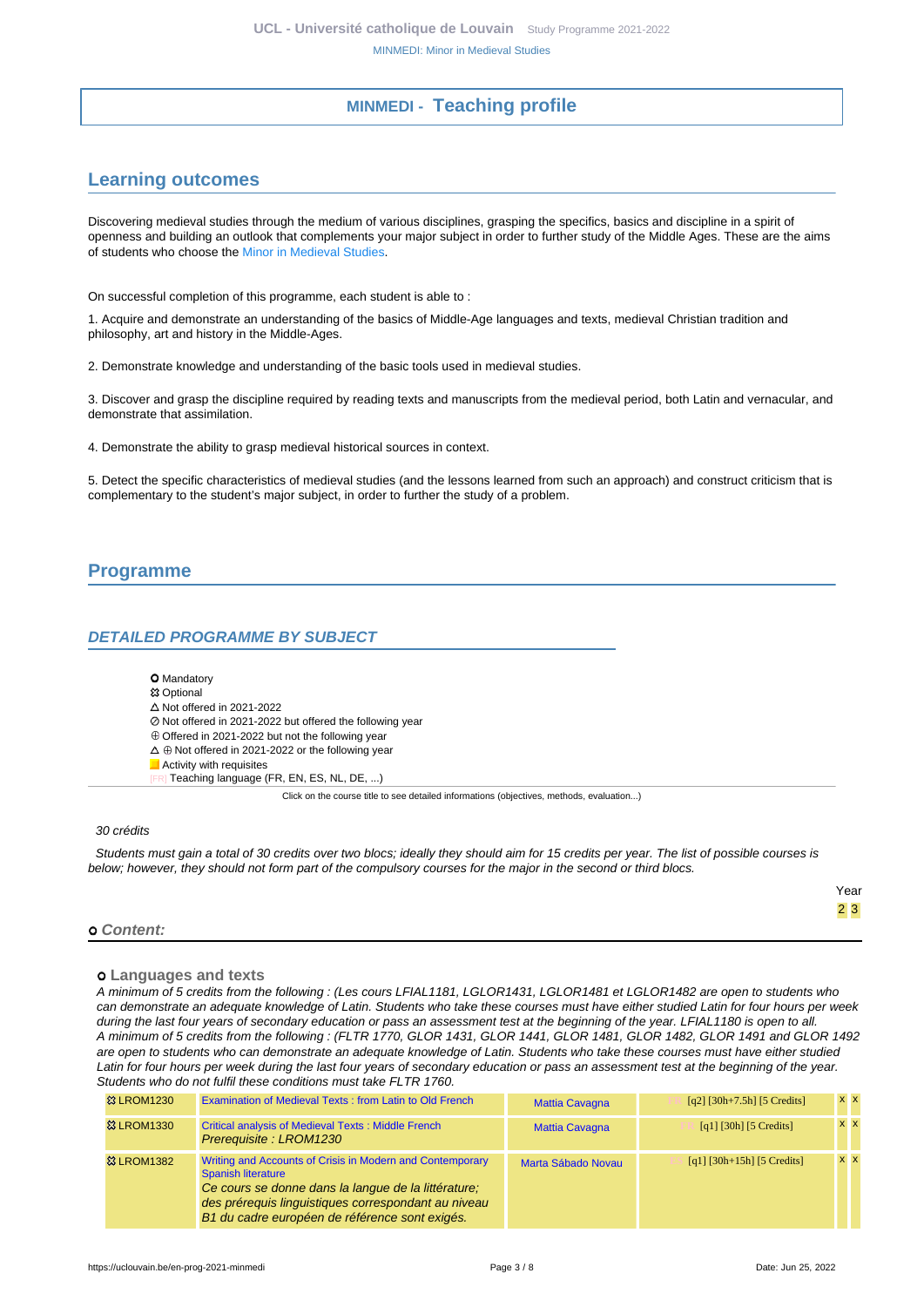|                         |                                                                                                                                                                                                                                                                         |                                                                           |                                      | ن ∠        |
|-------------------------|-------------------------------------------------------------------------------------------------------------------------------------------------------------------------------------------------------------------------------------------------------------------------|---------------------------------------------------------------------------|--------------------------------------|------------|
| <b>&amp;3 LROM1272</b>  | Italian literature and civilization: the three crowns. From the<br>Middle Ages to the early Renaissance<br>Ce cours se donne dans la langue de la littérature;<br>des prérequis linguistiques correspondant au niveau<br>B1 du cadre européen de référence sont exigés. | <b>Mattia Cavagna</b>                                                     | $[q1]$ $[22.5h+15h]$ $[5$ Credits]   | $x \times$ |
| <b>&amp; LARAB1100</b>  | <b>Modern Arabic Elementary Level I</b>                                                                                                                                                                                                                                 | Manhal Makhoul (coord.)                                                   | [q1] [30h] $[6$ Credits]             | $x \times$ |
| <b>&amp; LFILO1235</b>  | History and Texts of Philosophy of the Middle Ages and<br>Renaissance                                                                                                                                                                                                   | <b>Jean-Michel Counet</b>                                                 | $[q1]$ [45h] [5 Credits]             | $x \times$ |
| <b>&amp; LFIAL1180</b>  | <b>Begining Latin</b>                                                                                                                                                                                                                                                   | <b>Grégory Clesse</b>                                                     | $[q1]$ [30h+30h] [5 Credits]         | $x \times$ |
| <b>&amp;3 LFIAL1181</b> | <b>Auteurs latins</b><br>Pour les exercices, 15 heures, choix entre latin<br>classique ou latin médiéval.                                                                                                                                                               | Aaron Kachuck                                                             | $[q1]$ [30h+15h] [5 Credits]         | $x \times$ |
| <b>&amp; LGLOR1431</b>  | <b>Latin Literature</b>                                                                                                                                                                                                                                                 | <b>Pierre Assenmaker</b>                                                  | $[q1+q2]$ [45h] [5 Credits] $\oplus$ | $x \times$ |
| <b>&amp; LGLOR1481</b>  | <b>Latin Authors: Poetry</b>                                                                                                                                                                                                                                            | <b>Aaron Kachuck</b>                                                      | [q1+q2] [45h] [5 Credits] $\oplus$   | $x \, x$   |
| <b>&amp; LGLOR1482</b>  | <b>Latin Authors: Prose-Writing</b>                                                                                                                                                                                                                                     |                                                                           | [q1+q2] [45h] [5 Credits] $\oslash$  | $x \times$ |
| <b>&amp; LGLOR1660</b>  | <b>Classical Arabic I</b>                                                                                                                                                                                                                                               | Sébastien Moureau                                                         | $[q2]$ [30h] [5 Credits]             | $x \times$ |
| <b>&amp; LGLOR1661</b>  | <b>Classical Arabic II A</b>                                                                                                                                                                                                                                            | <b>Godefroid De Callatay</b>                                              | [q2] [30h] [5 Credits] $\oslash$     | $x \times$ |
| <b>&amp; LGLOR1662</b>  | <b>Classical Arabic II B</b>                                                                                                                                                                                                                                            | Naïm Vanthieghem<br><i>(compensates)</i><br><b>Godefroid De Callatay)</b> | [q2] [30h] [5 Credits] $\oplus$      | $x \times$ |

## **Christian tradition and philosophy**

### One course chosen from :

A minimum of 5 credits chosen from :

| <b>&amp; LRELI1110</b>  | Introduction to the Bible: Old Testament    | <b>Matthieu Richelle</b> | $[q1]$ [30h] [5 Credits]               | $X$ $X$    |
|-------------------------|---------------------------------------------|--------------------------|----------------------------------------|------------|
| <b>&amp; LRELI1120</b>  | Introduction to the Bible: New testament    | <b>Geert Van Oyen</b>    | $\lceil q^2 \rceil$ [30h] [5 Credits]  | <b>x x</b> |
| <b>&amp; LRELI1272</b>  | Patrology                                   | <b>Jean-Marie Auwers</b> | [q2] [30h] [5 Credits] $\oslash$       | <b>x x</b> |
| <b>&amp; LRELI1253</b>  | <b>History of Christianity: Middle Ages</b> | <b>Paul Bertrand</b>     | [q2] [30h] [5 Credits] $\Delta \oplus$ | <b>x x</b> |
| <b>&amp;3 LFILO1370</b> | <b>History of arabic Philosophy</b>         | <b>Cécile Bonmariage</b> | [q1] [30h] [5 Credits]                 | $X$ $X$    |
| <b>&amp; LRELI1230</b>  | <b>Christian Latin Texts</b>                |                          | [q2] [30h] [5 Credits] $\Delta$        | $X$ $X$    |

#### **Art and history**

A minimum of 5 credits chosen from :

#### A minimum of 5 credits chosen from :

| <b>&amp; LARKE1120</b>  | Iconography and iconology                                                                                                                                                                                                                      | <b>Marco Cavalieri</b><br><b>Matthieu Guy Michel</b><br>Somon (compensates<br><b>Ralph Dekoninck)</b> | $\lceil q2 \rceil$ [30h] [5 Credits]                                 | $x \times$       |
|-------------------------|------------------------------------------------------------------------------------------------------------------------------------------------------------------------------------------------------------------------------------------------|-------------------------------------------------------------------------------------------------------|----------------------------------------------------------------------|------------------|
| <b>&amp; LARKE1556</b>  | Arts and civilisations: architecture of Antiquity and the Middle<br>Ages                                                                                                                                                                       | <b>Philippe Bragard</b>                                                                               | [q2] [30h] [5 Credits] $\oplus$                                      | $x \mid x$       |
| <b>&amp; LFIAL1422</b>  | <b>Middle Ages History</b>                                                                                                                                                                                                                     | <b>Gilles Lecuppre</b>                                                                                | $[q2]$ [22.5h] [5 Credits]                                           | $x \overline{x}$ |
| <b>&amp;3 LFIAL1430</b> | <b>Critical Examination of Information and Critical Thinking</b>                                                                                                                                                                               | <b>Jean Leclercq</b><br>Laurence Van Ypersele                                                         | $[q2]$ [45h+10h] [5 Credits]                                         | $x \times$       |
| <b>&amp;3 LHIST1210</b> | Writing and images: reading exercises                                                                                                                                                                                                          | <b>Baudouin Van</b><br>den Abeele<br>Geneviève Warland<br>(compensates Laurence<br>Van Ypersele)      | $[q1+q2]$ [37.5h] [5 Credits]                                        | $x \times$       |
| <b>&amp; LHIST1242</b>  | Specialized heuristics and exercises on questions of history :<br>the Middle Ages                                                                                                                                                              | <b>Chiara Ruzzier</b><br><i>(compensates)</i><br><b>Paul Bertrand)</b>                                | $\lceil q_1 \rceil \lceil 15h + 15h \rceil \lceil 4 \right]$ Credits | $x \times$       |
| <b>&amp; LHIST1392</b>  | Seminar: the Middle Ages                                                                                                                                                                                                                       | <b>Paul Bertrand</b><br><b>Gilles Lecuppre</b>                                                        | $[q1]$ [22.5h] [8 Credits]                                           | $x \mid x$       |
| <b>&amp; LROM1273</b>   | Italian literature and civilization: the Renaissance and the<br><b>Baroque</b><br>Ce cours se donne dans la langue de la littérature;<br>des prérequis linguistiques correspondant au niveau<br>B1 du cadre européen de référence sont exigés. | Mattia Cavagna (coord.)<br><b>Costantino Maeder</b>                                                   | $[q2]$ $[22.5h+15h]$ [5 Credits]                                     | $x \times$       |

Year  $2<sup>2</sup>$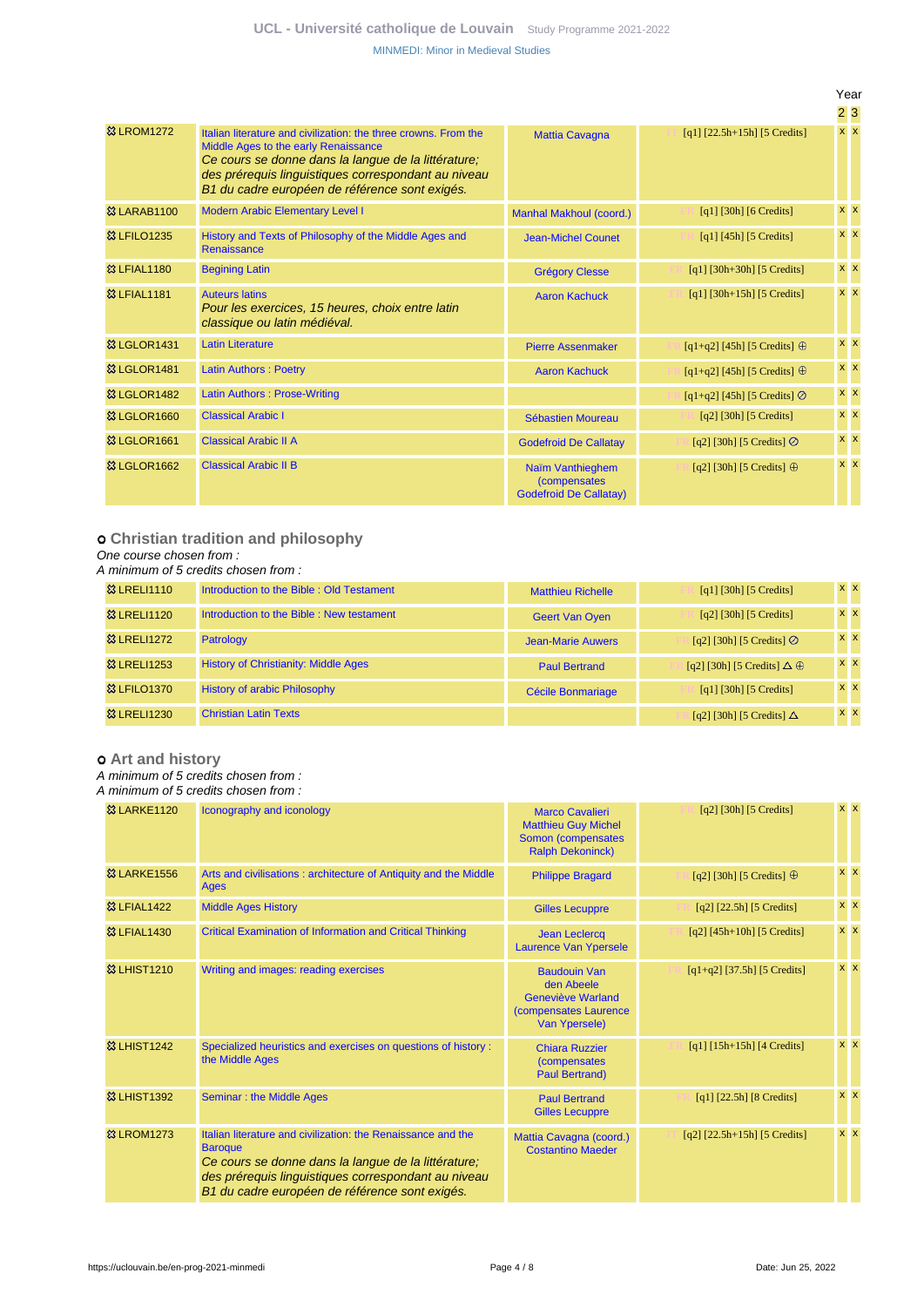|                        |                                                                                                                                                                                                                                                   |                              |                                  | Year |                |
|------------------------|---------------------------------------------------------------------------------------------------------------------------------------------------------------------------------------------------------------------------------------------------|------------------------------|----------------------------------|------|----------------|
|                        |                                                                                                                                                                                                                                                   |                              |                                  | 23   |                |
| <b>83 LROM1583</b>     | Historical and Cultural Aspects of Spain (Middle Ages and<br><b>Modern Times)</b><br>Ce cours se donne dans la langue de la littérature;<br>des prérequis linguistiques correspondant au niveau<br>B1 du cadre européen de référence sont exigés. | <b>Barbara De Cock</b>       | [q1] [30h] [5 Credits] $\oplus$  |      | $x \times$     |
| <b>83 LGLOR1521</b>    | Introduction to the Byzantine World                                                                                                                                                                                                               | <b>Bernard Coulie</b>        | [q1] [30h] [5 Credits] $\oslash$ |      | $x \mathbf{X}$ |
| <b>&amp; LGLOR1522</b> | Introduction to the Medieval Christian East                                                                                                                                                                                                       | Andrea Barbara Schmidt       | [q1] [30h] [5 Credits] $\oplus$  |      | $x \times$     |
| <b>&amp; LGLOR1531</b> | History and Society of Islam and the Arab World                                                                                                                                                                                                   | <b>Godefroid De Callatay</b> | [q1] [30h] [5 Credits] $\odot$   |      | $x \times$     |

### <span id="page-4-0"></span>**THE PROGRAMME'S COURSES AND LEARNING OUTCOMES**

For each UCLouvain training programme, a [reference framework of learning outcomes](https://uclouvain.be/en-prog-2021-minmedi-competences_et_acquis.html) specifies the the skills expected of every graduate on completion of the programme. Course unit descriptions specify targeted learning outcomes, as well as the unit's contribution to reference framework of learning outcomes.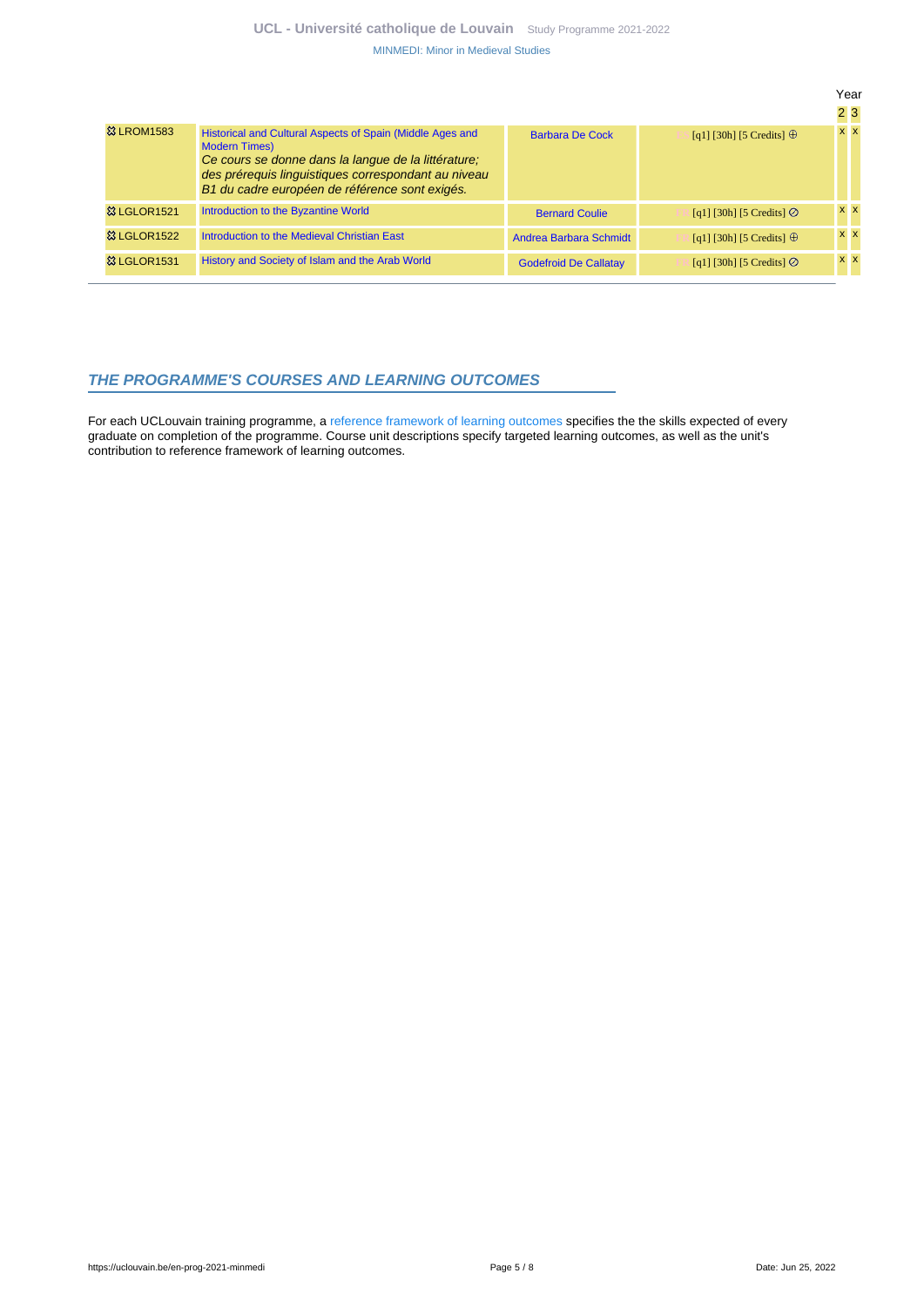## **MINMEDI - Information**

# <span id="page-5-1"></span><span id="page-5-0"></span>**Access Requirements**

The programme is open to all Bachelor students if their main programme permits.

For further information: [https://uclouvain.be/en-prog-min-llmedi100i-bacs\\_concernes](https://uclouvain.be/en-prog-min-llmedi100i-bacs_concernes)

# <span id="page-5-2"></span>**Teaching method**

The courses make use of a variety of teaching techniques and strategies (lectures, group work, individual work, seminars, reading etc.) which help students to acquire the necessary skills. Certain courses also use e-learning techniques (provision of resources and exercises, teaching devices, collective sharing and assessment of work).

# <span id="page-5-3"></span>**Evaluation**

**The evaluation methods comply with the [regulations concerning studies and exams](https://uclouvain.be/fr/decouvrir/rgee.html). More detailed explanation of the modalities specific to each learning unit are available on their description sheets under the heading "Learning outcomes evaluation method".**

According to the type of course, there are different forms of assessment. Certain courses have traditional oral and/or written assessments (which take place in the examination periods in January, June and August/September), while seminars involve student participation throughout the semester and the assessment of individual work. Further details on the assessment method are given at the beginning of each course.

To obtain a student's average, the grades awarded for each course unit are weighted by their respective credits.

# <span id="page-5-4"></span>**Possible trainings at the end of the programme**

The [Minor in Medieval Studies](https://uclouvain.be/en-prog-2021-minmedi) does not give any direct access to a particular master.

List of masters organised by the Faculty of Philosophy, Arts and Letters: <https://uclouvain.be/fr/facultes/fial/masters-en-fial.html>

Last update: March 2020

## <span id="page-5-5"></span>**Contacts**

#### **Curriculum Management**

Entity

Denomination [\(EHAC\)](https://uclouvain.be/repertoires/entites/ehac) Acronym EHAC

Structure entity SSH/FIAL/EHAC Faculty **Faculty** Faculty of Philosophy, Arts and Letters [\(FIAL\)](https://uclouvain.be/repertoires/entites/fial) Sector **Sector** Sector **Human Sciences** [\(SSH\)](https://uclouvain.be/repertoires/entites/ssh) Postal address Place Blaise Pascal 1 - bte L3.03.13 1348 Louvain-la-Neuve Tel: [+32 \(0\) 10 47 49 35](https://uclouvain.be/tel:+3210474935) - Fax: [+32 \(0\) 10 47 49 29](https://uclouvain.be/tel:+3210474929)

#### Academic supervisor: [Mattia Cavagna](https://uclouvain.be/repertoires/mattia.cavagna)

Useful Contact(s)

• Fiorella Flamini, Study Adviser: [conseiller.etudes-fial@uclouvain.be](https://uclouvain.be/mailto:conseiller.etudes-fial@uclouvain.be)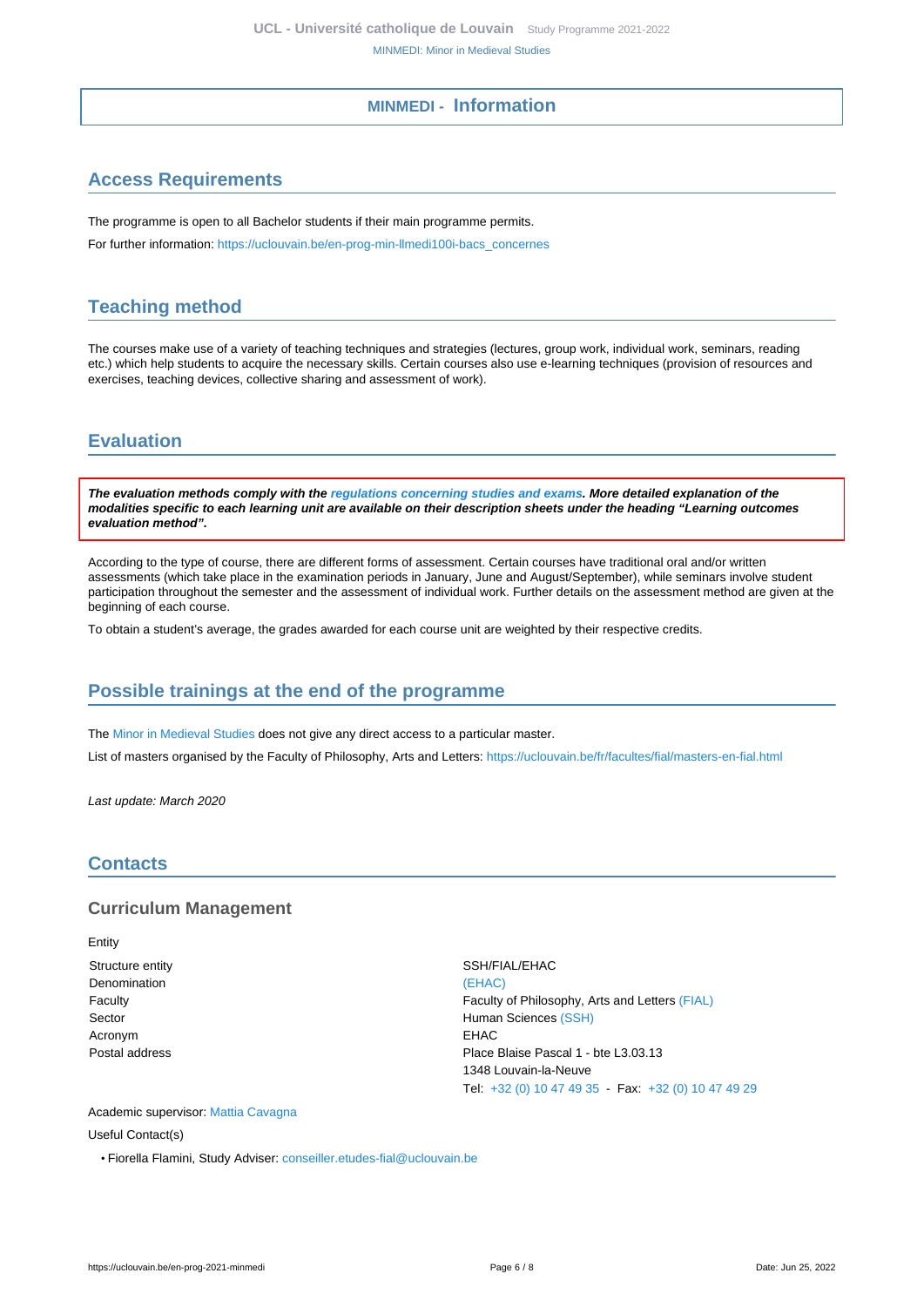# <span id="page-6-0"></span>**Practical informations**

Practical information regarding this minor (enrolment, course and exam schedules, etc.) is available in the French version of the study programme.